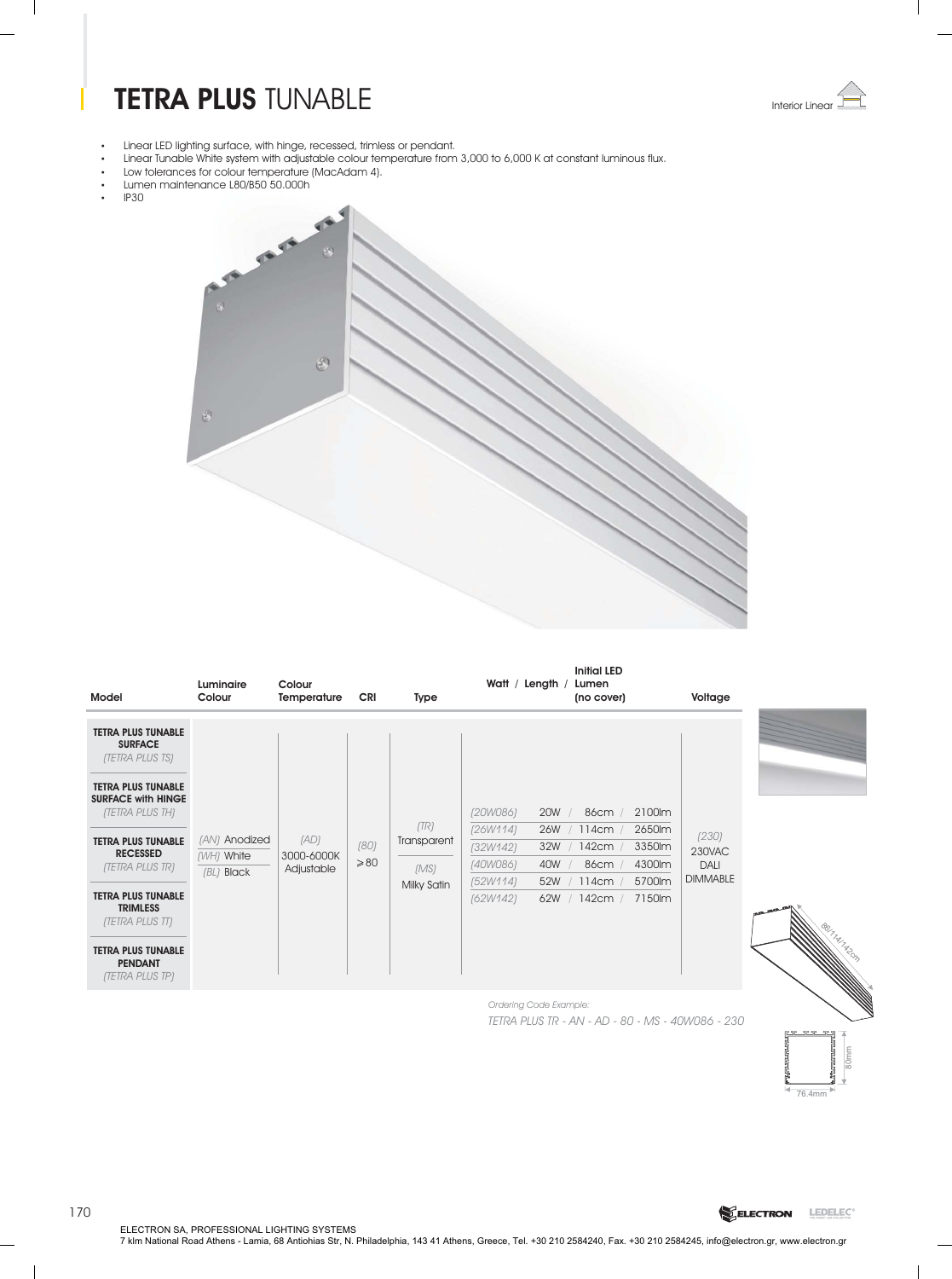

# **Interior Linear Concerned TETRA PLUS** TUNABLE EMERGENCY

- Linear LED lighting surface, with hinge, recessed, trimless or pendant.
- . Linear Tunable White system with adjustable colour temperature from 3,000 to 6,000 K at constant luminous flux
- Low tolerances for colour temperature (MacAdam 4)
- -Lumen maintenance L80/B50 50.000h
- 3 hours EMERGENCY operation

LEDELEC<sup>®</sup> ELECTRON



| Model                                                                                                                                                                                                                                                                                                                                                                                    | Luminaire<br>Colour                         | Colour<br>Temperature            | CRI                    | Type                                       | Watt / Length / | Initial LED<br>Lumen<br>(no cover)                             | Voltage                                    |  |
|------------------------------------------------------------------------------------------------------------------------------------------------------------------------------------------------------------------------------------------------------------------------------------------------------------------------------------------------------------------------------------------|---------------------------------------------|----------------------------------|------------------------|--------------------------------------------|-----------------|----------------------------------------------------------------|--------------------------------------------|--|
| <b>TETRA PLUS TUNABLE</b><br><b>EM SURFACE</b><br><b>(TETRA PLUS EM TS)</b><br><b>TETRA PLUS TUNABLE</b><br><b>EM SURFACE with HINGE</b><br>(TETRA PLUS EM TH)<br><b>TETRA PLUS TUNABLE</b><br><b>EM RECESSED</b><br>(TETRA PLUS EM TR)<br><b>TETRA PLUS TUNABLE</b><br><b>EM TRIMLESS</b><br>(TETRA PLUS EM TT)<br><b>TETRA PLUS TUNABLE</b><br><b>EM PENDANT</b><br>(TETRA PLUS EM TP) | (AN) Anodized<br>(WH) White<br>$(BL)$ Black | (AD)<br>3000-6000K<br>Adjustable | (80)<br>$\geqslant$ 80 | (TR)<br>Transparent<br>(MS)<br>Milky Satin |                 | (32W142) 32W / 142cm / 3350lm<br>(62W142) 62W / 142cm / 7150lm | (230)<br>230VAC<br>DALI<br><b>DIMMABLE</b> |  |

*Ordering Code Example: TETRA PLUS EM TR - AN - AD - 80 - MS - 62W142 - 230*

76.4mm

80mm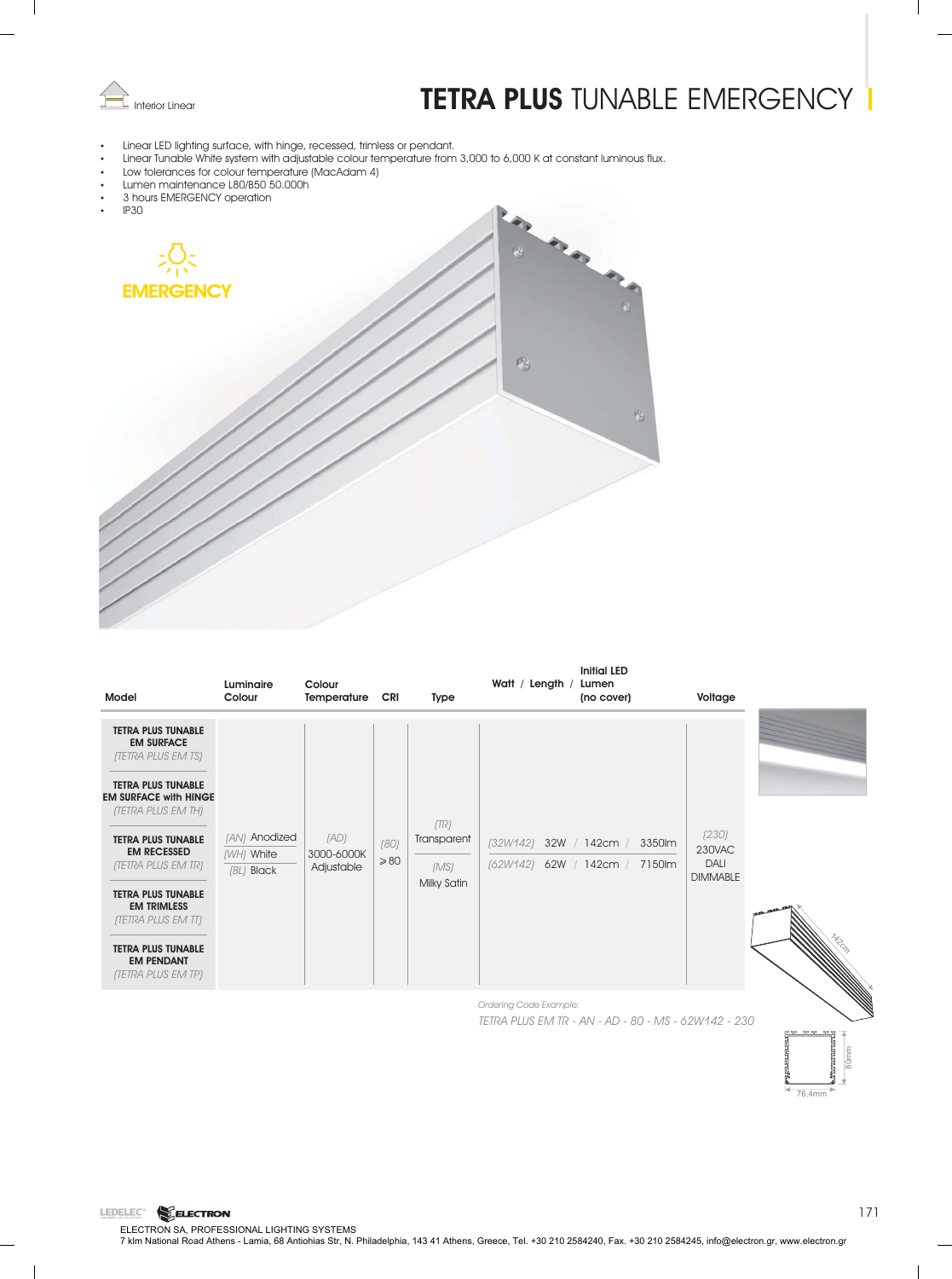## **TETRA PLUS** Interior Linear



- Linear LED lighting surface, with hinge, recessed, trimless or pendant.
- IP30



**Colour**





Francisco Carlos Carlos Carlos Carlos Carlos Carlos Carlos Carlos Carlos Carlos Carlos Carlos Carlos Carlos Ca<br>1990 - Carlos Carlos Carlos Carlos Carlos Carlos Carlos Carlos Carlos Carlos Carlos Carlos Carlos Carlos Carlo<br>

TETRA PLUS RECESSED

7.64cm

9.3cm

| Model                                                                                                                                                   | Luminaire<br>Colour      | <b>CRI</b>     | Type                | Voltage | uuu<br>Temperature* |                                                                     | Watt / Length                          | Lumen<br>(no cover)                                  |                                                          |       |
|---------------------------------------------------------------------------------------------------------------------------------------------------------|--------------------------|----------------|---------------------|---------|---------------------|---------------------------------------------------------------------|----------------------------------------|------------------------------------------------------|----------------------------------------------------------|-------|
| <b>TETRA PLUS</b><br><b>SURFACE</b><br>(TETRA PLUS SF)<br><b>TETRA PLUS</b><br><b>SURFACE with HINGE</b><br>(TETRA PLUS SH)<br><b>TETRA PLUS</b>        | (AN) Anodized            | (80)           | (TR)<br>Transparent | (230)   | 3000K<br>(30)       | 16W057)<br>(24W085)<br>(32W113)<br>(40W141)<br>(48W169)<br>[56W197] | 16W<br>24W<br>32W<br>40W<br>48W<br>56W | 57cm /<br>85cm<br>113cm<br>141cm /<br>169cm<br>197cm | 2060lm<br>3090lm<br>4120m<br>5150lm<br>6180lm<br>7210m   | 8.2cm |
| <b>RECESSED</b><br>(TETRA PLUS RC)<br><b>TETRA PLUS</b><br><b>TRIMLESS</b><br>(TETRA PLUS TR)<br><b>TETRA PLUS</b><br><b>PENDANT</b><br>(TETRA PLUS PD) | (WH) White<br>(BL) Black | $\geqslant$ 80 | (MS)<br>Milky Satin | 230VAC  | (40) 4000K          | 16W057)<br>(24W085)<br>(32W113)<br>(40W141)<br>(48W169)<br>(56W197) | 16W<br>24W<br>32W<br>40W<br>48W<br>56W | 57cm<br>85cm<br>113cm<br>141cm<br>169cm<br>197cm     | 2240lm<br>3360lm<br>4480lm<br>5600lm<br>6720lm<br>7840lm |       |

\*Available in 2700K, 3500K and 6500K upon request. \*\*Available in 230VAC DALI dimmable upon request.

*Ordering Code Example: TETRA PLUS RC - AN - 80 - TR - 230 - 40 - 32W113*

**Initial LED**

**Watt** / Length / Lumen

#### *Available upon request:*

*Custom dimensions*

- *Custom luminaire colours*
- *Emergency version*







172